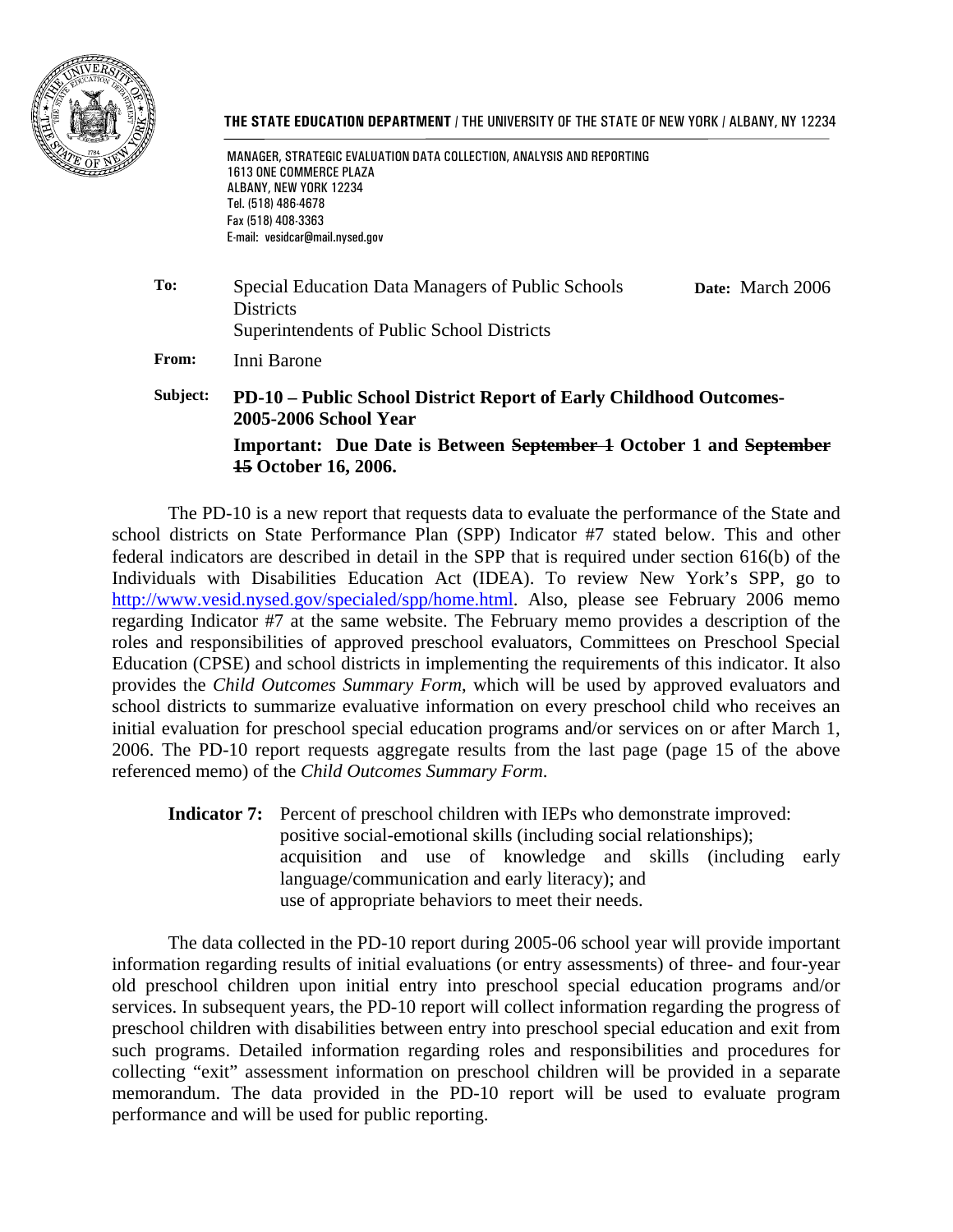The State Education Department (SED) is requesting data for this indicator from a sample of school districts that is representative of the State. During the 2005-06 school year, approximately one-sixth of the school districts in the State will submit data for this indicator. Over the next six years, all school districts will submit these data. Please see the schedule of the school year in which your school district is assigned to submit these data at http://www.vesid.nysed.gov/sedcar/data.htm .

School districts may submit data for this indicator for all eligible students. However, if reporting data on fewer students reduces the data-reporting burden, data may be submitted for a sample of eligible students. If school districts choose to use sampling to report these data, the sampling guidelines provided in the general directions must be followed. The minimum number of eligible students to be included in the sample for this indicator will be provided to school districts when school districts enter the number of eligible preschool children requested in column B of Table 1. School districts may also use the sampling calculator for Indicator #7 to determine the minimum number required to be in the sample. This calculator is posted at http://www.vesid.nysed.gov/sedcar/. Documentation of the sampling process, including worksheets, must be maintained and made available upon request for any future audits of these data.

**Data for SPP Indicator #7 is due to SED between September 1, and September 15, 2006.** These data must be submitted through the PD website at http://pd.nysed.gov or through the File Transfer Protocol (FTP) process. Paper copies of the PD-10 report will not be accepted. The web-based PD data entry system provides immediate feedback on any data reporting errors and allows school districts to make any necessary corrections. A User ID and password to access the web-based system has been mailed to the current contact person identified on the PD website. If your school district has a new contact person, or if this information was not received, please contact the Strategic Evaluation Data Collection Analysis and Reporting (SEDCAR) Unit.

During 2005-2006, SEDCAR Unit personnel may be available to conduct a limited number of regional training programs regarding the various special education data forms (i.e., the PD forms). If you feel that such training would be useful to the data managers in your area, please contact your local Special Education Training and Resource Center (SETRC). The data collected through the PD forms are used in the following reports and activities:

- State Performance Plan and Annual Performance Report for Special Education
- Public reporting of LEA results against State targets established in the State Performance Plan
- Calculation of minimum amount of per-pupil IDEA funds to be sub-allocated or spent on services
- Pocketbook of Goals and Results for Individuals with Disabilities
- Chapter 655 Report to the Governor and the Legislature on the Status of the State's Schools
- Special Education Quality Assurance Reviews
- School District Report Cards
- BOCES Report Cards
- Charter School Report Cards
- Calculations to identify instances of possible race/ethnicity disproportionality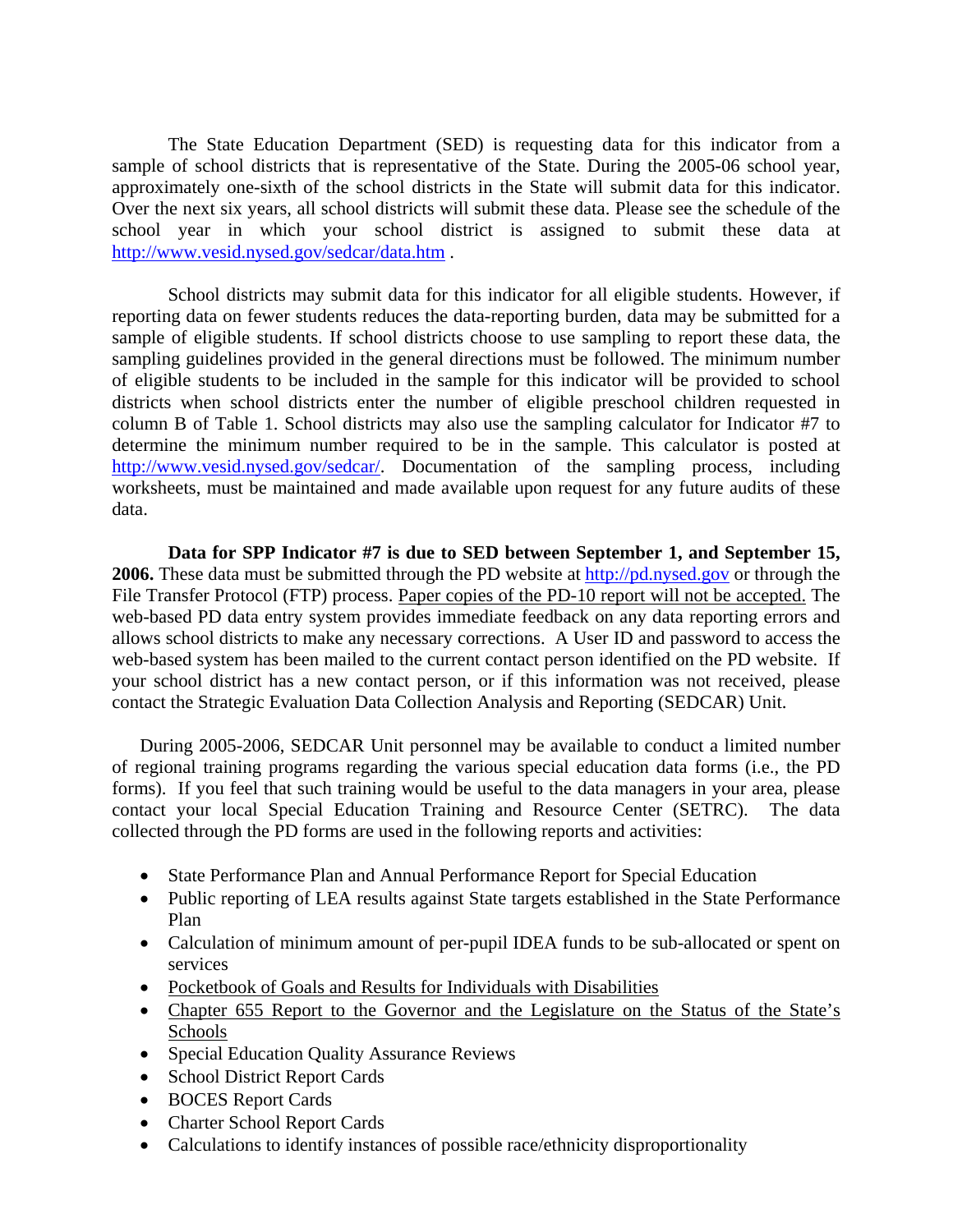- Evaluation of programs and policies
- Other reports required by State or federal statutes

If you have any questions or are in need of assistance in completing this report, please contact the SEDCAR Unit using the contact information provided on the letterhead.

Thank you.

Attachment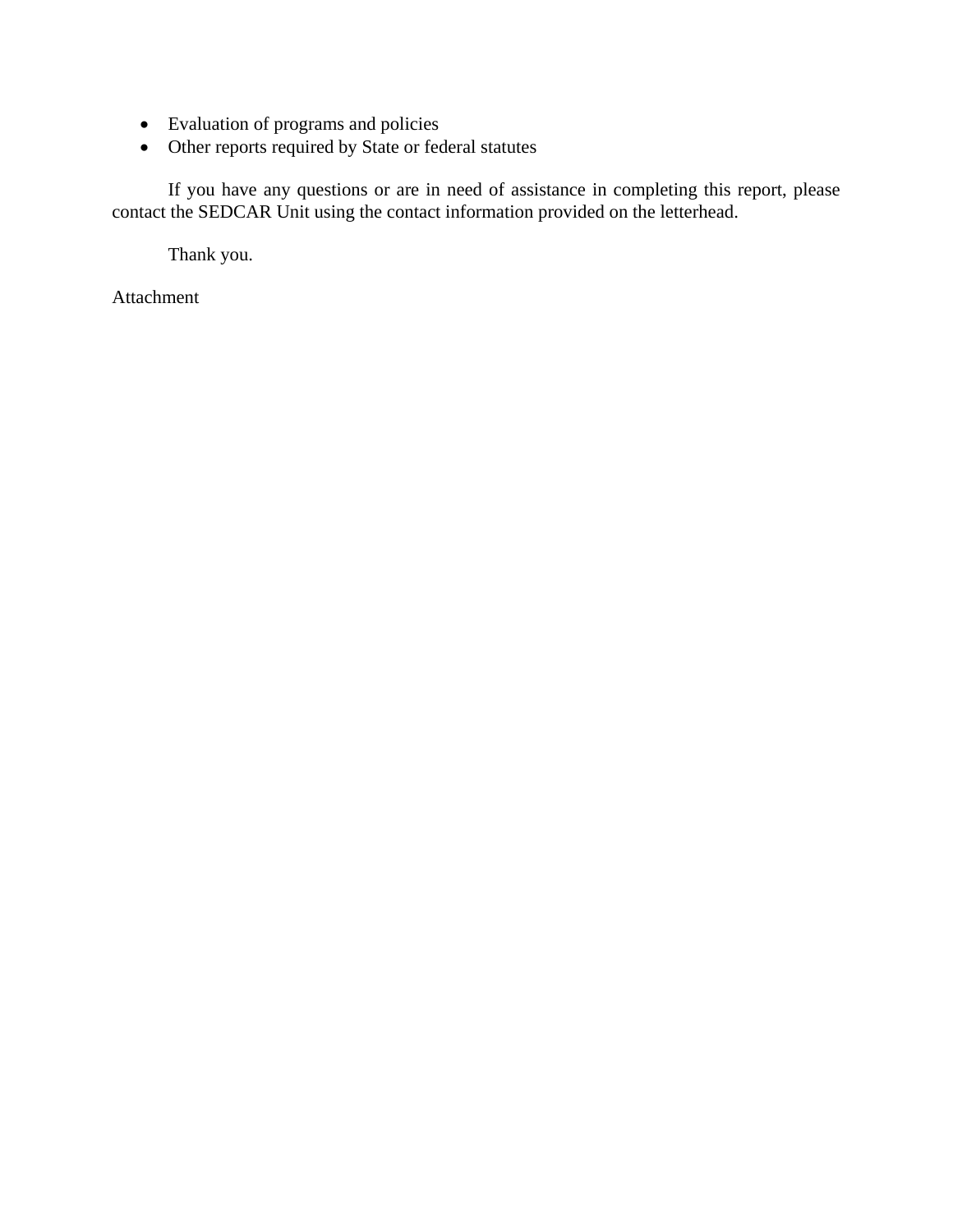#### **PD-10 – Public School District Report of Early Childhood Outcomes-2005-06**

#### **Instructions:**

- 1. Please determine if your school district must submit data for federal Indicator #7 during the 2005-06 school year by checking the schedule for submitting data for some federal State Performance Plan indicators. **The schedule is posted at**  http://www.vesid.nysed.gov/sedcar/data.htm
- 2. If required to do so, please submit these data electronically at http://pd.nysed.gov or through the FTP process. **The due date for data submission is between September 1, 2006 and September 15, 2006. Paper copies of this report will not be accepted.**
- 3. Retain one copy (and supporting documentation) in your school district for reference and audit purposes. The required retention period ends September 15, 2013.
- 4. Carefully read the Instructions and Definitions on the following pages.
- 5. If you have questions about this report, please call (518) 486-4678, or e-mail your questions to vesidcar@mail.nysed.gov

| <b>School District Information</b> |  |  |  |  |  |  |  |  |  |  |  |  |  |
|------------------------------------|--|--|--|--|--|--|--|--|--|--|--|--|--|
| (Enter 12-digit SED Code Below)    |  |  |  |  |  |  |  |  |  |  |  |  |  |
|                                    |  |  |  |  |  |  |  |  |  |  |  |  |  |
| SCHOOL DISTRICT NAME               |  |  |  |  |  |  |  |  |  |  |  |  |  |
| ADDRESS                            |  |  |  |  |  |  |  |  |  |  |  |  |  |
|                                    |  |  |  |  |  |  |  |  |  |  |  |  |  |
|                                    |  |  |  |  |  |  |  |  |  |  |  |  |  |

| <b>Contact Person Information*</b> |            |  |  |  |  |  |  |  |
|------------------------------------|------------|--|--|--|--|--|--|--|
| <b>NAME</b>                        |            |  |  |  |  |  |  |  |
| <b>TITLE</b>                       |            |  |  |  |  |  |  |  |
| <b>TELEPHONE</b>                   | <b>FAX</b> |  |  |  |  |  |  |  |
| <b>E-MAIL ADDRESS</b>              |            |  |  |  |  |  |  |  |

\*All correspondence from SEDCAR will be directed to the contact person identified in the PD web based data entry system at http://pd.nysed.gov. Please keep the school district contact person information current, including the e-mail address, as most communication will occur via e-mail.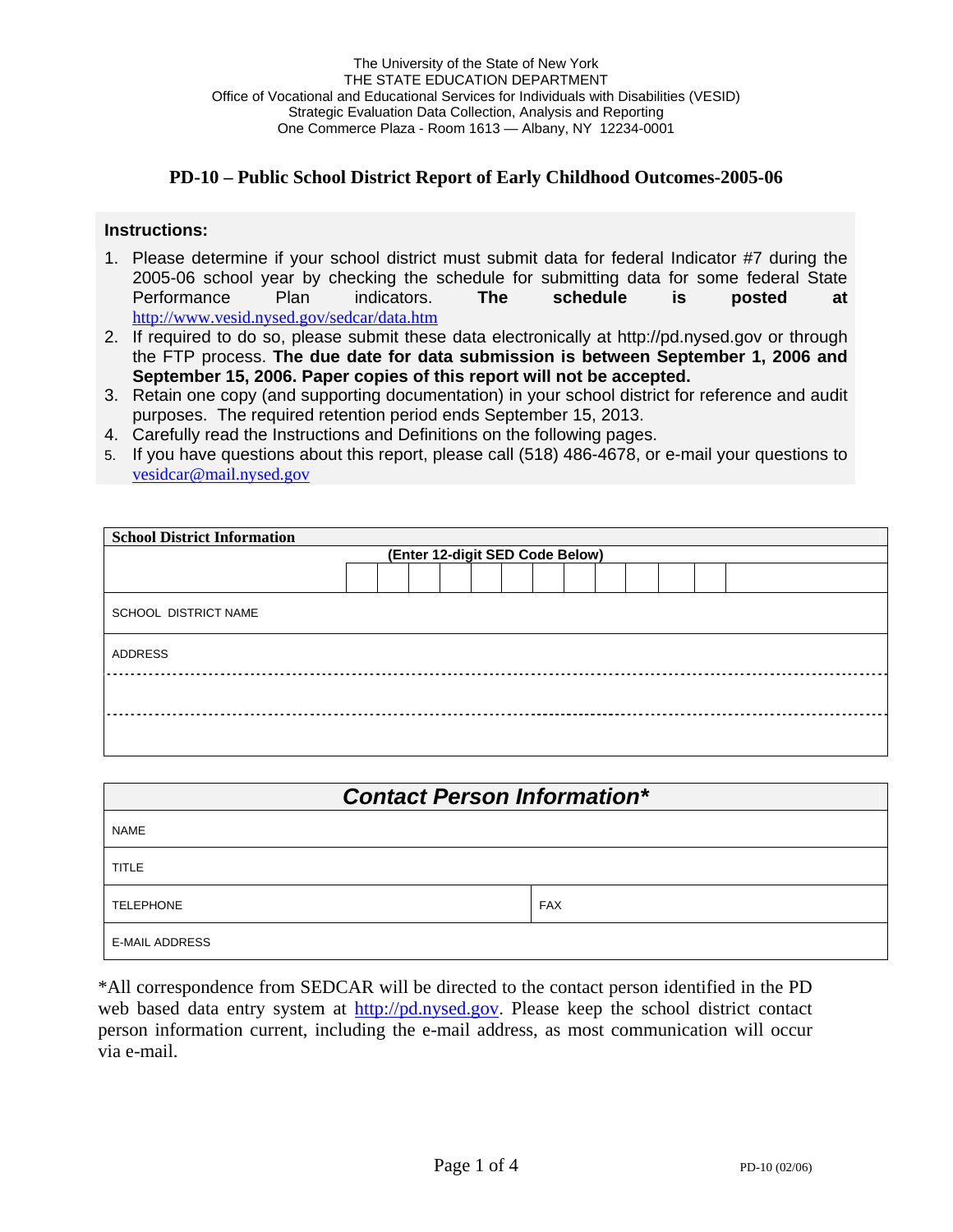## **General Instructions for PD-10**

- 1. During the 2005-06 school year, one Statewide representative sample of school districts will complete the PD-10 report, which collects "entry" assessment data required for federal Indicator #7. This indicator is "Percent of preschool children with IEPs who demonstrate improved: positive social-emotional skills (including social relationships); acquisition and use of knowledge and skills (including early language/communication and early literacy); and use of appropriate behaviors to meet their needs." Over the next six years, all school districts will submit these data. See schedule of the school years in which school districts will submit these data at http://www.vesid.nysed.gov/sedcar/data.htm .
- 2. Data for Indicator #7 may be submitted for all students who meet the eligibility criteria. However, if reporting these data on fewer students reduces the data-reporting burden, data may be submitted for a sample of students. If school districts choose to use sampling to report these data, the sampling guidelines included with these directions must be followed. Documentation of the sampling process, including worksheets, must be maintained by school districts and made available upon request for any future audits of these data.
- 3. For federal Indicator #7, include all preschool students (or minimum number required for the sample) who received an initial evaluation between March 1, 2006 and August 31, 2006 and were determined to be eligible for preschool special education programs and/or services. Please note that in 2006-07 and in subsequent school years, school districts will report progress data on students who received "entry" assessments, participated in preschool special education programs and/or services for at least six months and ended their preschool program participation between September 1 and August 31. Detailed information regarding roles and responsibilities and procedures for collecting "exit" assessment information on preschool children will be provided in a separate memorandum.
- 4. Please follow instructions provided above each table, as well as within the description of each line of data requested in Tables 1-2.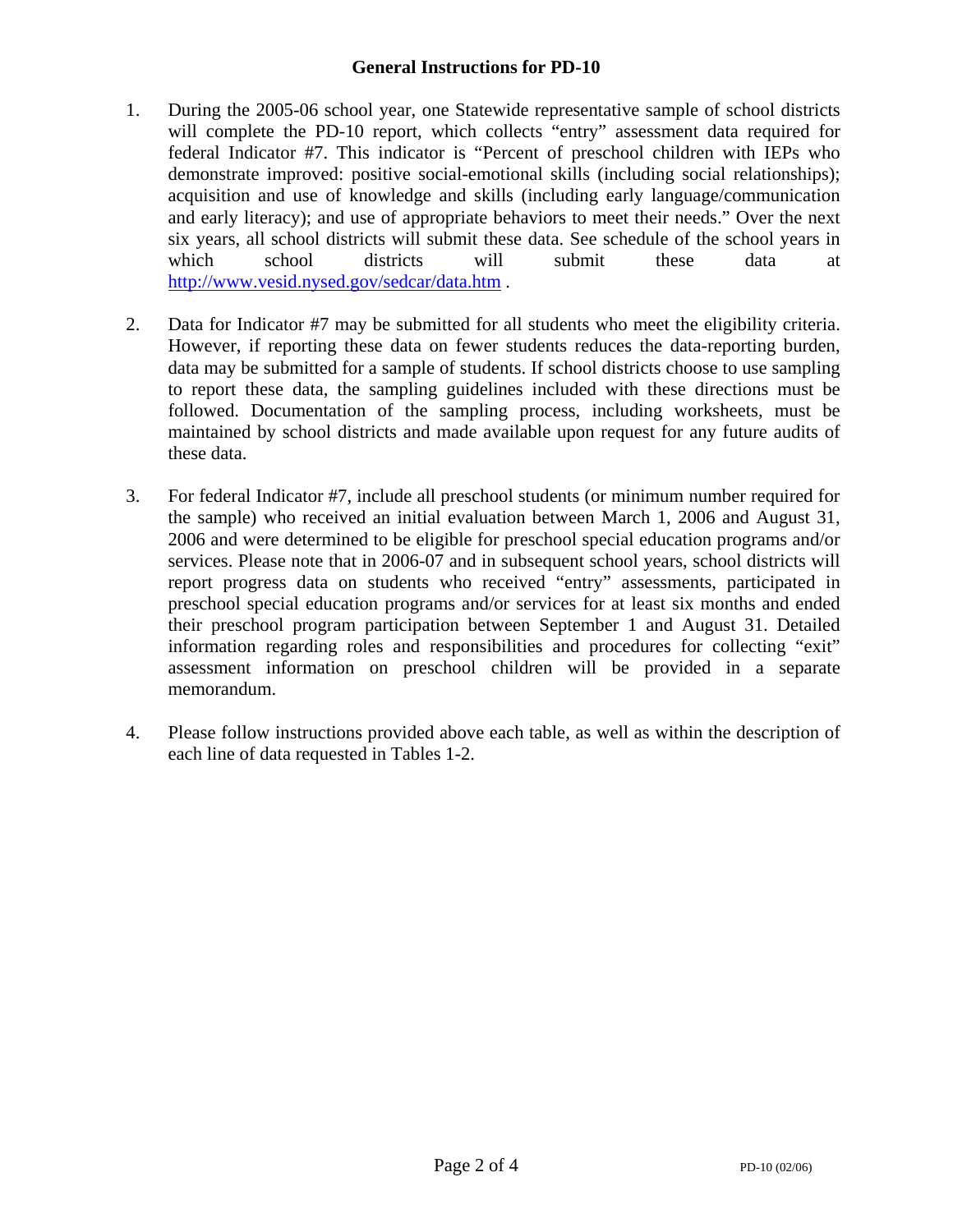## **Sampling Guidelines for Federal Indicator Number Seven**

**Indicator 7:** Percent of preschool children with IEPs who demonstrate improved: positive social-emotional skills (including social relationships); acquisition and use of knowledge and skills (including early language/communication and early literacy); and use of appropriate behaviors to meet their needs.

## **Eligible population of preschool children:**

Identify all preschool children who were initially evaluated and were found to be eligible for preschool special education programs and/or services between March 1, 2006 and August 31, 2006. In subsequent years, progress data will be collected on preschool children who received entry assessments, participated in preschool special education programs and/or services for at least six months and left preschool special education between September 1 and August 31.

## **Minimum number of students to be included in the sample:**

School districts may provide data on all students identified under the Eligible Population of Preschool Children heading above or they may choose to provide data on a sample of eligible students. If school districts decide to provide data on a sample of eligible students, they must enter the number of eligible students in Table 1 to determine the minimum number of students that must be included in the sample. School districts may also use the sampling calculator for Indicator #7 to determine the minimum number of children who must be included in the sample. The sampling calculator is posted at http://www.vesid.nysed.gov/sedcar/ .

## **Method of selecting students for the sample:**

- 1. Assign all students who meet the criteria described in the Eligible Population of Preschool Children heading above a sequential number or use a number that already exists in your database. These numbers may be student identification numbers, social security numbers, or other randomly or sequentially assigned numbers. Sort all eligible students in numerical order.
- 2. Use the random number table and directions posted at http://www.vesid.nysed.gov/sedcar/ to select one number on a table as a beginning point. Use the first three or four digits of the first random number and find the student with the corresponding matching number on your list of eligible students. After picking the first student to be included in the sample proceed in order on the random number table from top to bottom and left to right and select the next student to be included in the sample by matching the first three or four digits of the number from the random number table with the student number. If the first three or four digits of the random number do not match any student number, skip to the next random number. Repeat this process until the required numbers of students have been selected for the sample.

#### **Maintain documentation of how the sample was selected:**

- 1. Maintain documentation for a period of seven years, counting the reporting year as the first of the seven years.
- 2. Documentation must include the list of all student names and numbers who were included in the eligible population, copy of the Random Number Table, the beginning number for selecting students, and a list of all students and their numbers who were selected for the sample.